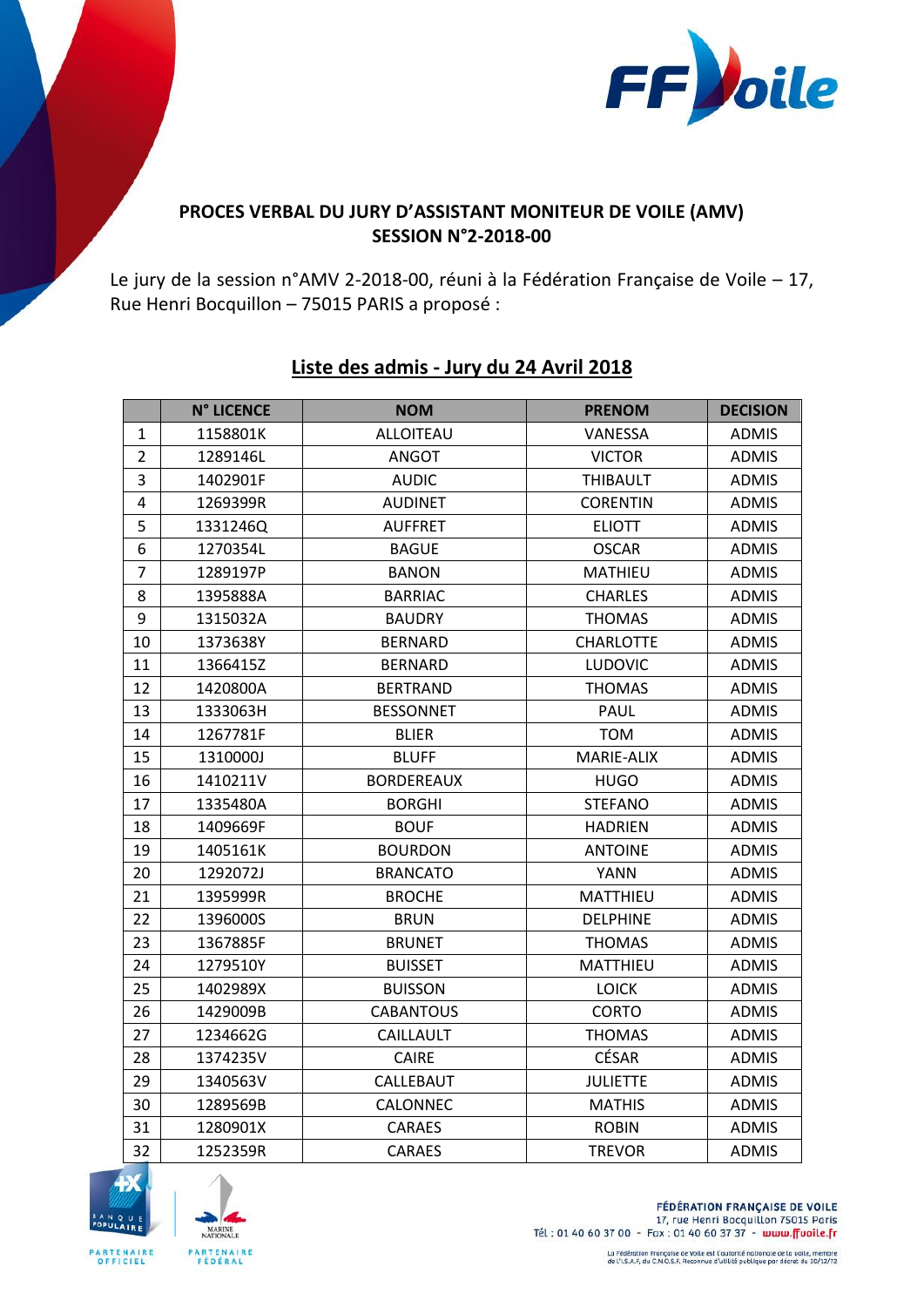| 33 | 1418309F | <b>CASSINOT</b>            | <b>MARION</b>    | <b>ADMIS</b> |
|----|----------|----------------------------|------------------|--------------|
| 34 | 1251790Y | <b>CESSOT</b>              | <b>STEVAN</b>    | <b>ADMIS</b> |
| 35 | 1396001T | <b>CHAMIOT PRIEUR</b>      | <b>JULES</b>     | <b>ADMIS</b> |
| 36 | 1343238G | <b>CIBRARIO NONA</b>       | <b>MARIO</b>     | <b>ADMIS</b> |
| 37 | 1229047H | <b>CLEMENT</b>             | <b>EDDIE</b>     | <b>ADMIS</b> |
| 38 | 1353007H | <b>COLLIN DELABELLIERE</b> | <b>AYMERIC</b>   | <b>ADMIS</b> |
| 39 | 1398029F | COLSON                     | <b>CHARLES</b>   | <b>ADMIS</b> |
| 40 | 1385451D | <b>CORRE</b>               | MARIE-MORGANE    | <b>ADMIS</b> |
| 41 | 1367013X | <b>CUINET</b>              | <b>MAXENCE</b>   | <b>ADMIS</b> |
| 42 | 1266033K | <b>DAVOURIE</b>            | LOUIS            | <b>ADMIS</b> |
| 43 | 1372842U | DE BEAUCHAMP               | <b>PAUL</b>      | <b>ADMIS</b> |
| 44 | 1394537T | <b>DEBIESSE</b>            | SAMUEL           | <b>ADMIS</b> |
| 45 | 1416424S | <b>DEBROYE</b>             | <b>ANTOINE</b>   | <b>ADMIS</b> |
| 46 | 1312939V | DEMEULENAERE               | <b>HUGO</b>      | <b>ADMIS</b> |
| 47 | 1421167H | <b>DENOIX</b>              | <b>MAXIME</b>    | <b>ADMIS</b> |
| 48 | 1396612E | <b>DEPOID</b>              | <b>GILDWEN</b>   | <b>ADMIS</b> |
| 49 | 1344621X | <b>DESLOGES</b>            | <b>FLORIAN</b>   | <b>ADMIS</b> |
| 50 | 1420405P | <b>DETRAIGNE</b>           | <b>PHILIPPE</b>  | <b>ADMIS</b> |
| 51 | 1275420N | <b>DEVAUX</b>              | <b>AUGUSTIN</b>  | <b>ADMIS</b> |
| 52 | 1182771D | <b>DOMISE</b>              | <b>BAPTISTE</b>  | <b>ADMIS</b> |
| 53 | 0498007H | <b>DROUGLAZET</b>          | ERIC             | <b>ADMIS</b> |
| 54 | 1413404W | <b>DUPUY</b>               | <b>OLIVIER</b>   | <b>ADMIS</b> |
| 55 | 1386552A | <b>DUVAIL</b>              | SANDRA           | <b>ADMIS</b> |
| 56 | 1361691D | EGO                        | SANDRINE         | <b>ADMIS</b> |
| 57 | 1377144A | <b>EKRESSI</b>             | <b>CHRISTIAN</b> | <b>ADMIS</b> |
| 58 | 1362235V | <b>ELISSEEFF</b>           | <b>ADRIEN</b>    | <b>ADMIS</b> |
| 59 | 1299326Q | <b>EUDELINE</b>            | <b>NICOLAS</b>   | <b>ADMIS</b> |
| 60 | 1319797P | <b>FERRIERES</b>           | <b>MARIUS</b>    | <b>ADMIS</b> |
| 61 | 1413402U | <b>FREMIN</b>              | <b>JULIAN</b>    | <b>ADMIS</b> |
| 62 | 0553319Z | <b>FROMAGER</b>            | <b>BRUNO</b>     | <b>ADMIS</b> |
| 63 | 0559161K | <b>GATHE</b>               | <b>FREDERIC</b>  | <b>ADMIS</b> |
| 64 | 1311948N | <b>GEOLLE</b>              | LILIAN           | <b>ADMIS</b> |
| 65 | 1396003V | <b>GERKE</b>               | <b>MILAN</b>     | <b>ADMIS</b> |
| 66 | 1330242U | <b>GIGOMAS</b>             | YOHAN            | <b>ADMIS</b> |
| 67 | 1233080J | <b>GONDRY</b>              | LOUIS            | <b>ADMIS</b> |
| 68 | 1243101X | <b>GOUMENT</b>             | SALOME           | <b>ADMIS</b> |
| 69 | 1403441T | <b>GOURVENEC</b>           | AXEL             | <b>ADMIS</b> |
| 70 | 1377145B | GRAIA                      | <b>YSE</b>       | <b>ADMIS</b> |
| 71 | 1386036N | GRANDAME-LEJOSNE           | <b>ALAIN</b>     | <b>ADMIS</b> |
| 72 | 1386037P | <b>GRANDAME-LEJOSNE</b>    | <b>ANAIS</b>     | <b>ADMIS</b> |
| 73 | 1285250C | <b>GRIMPREL</b>            | <b>AUGUSTIN</b>  | <b>ADMIS</b> |
| 74 | 1287427V | <b>GRUET</b>               | <b>THEOPHILE</b> | <b>ADMIS</b> |
| 75 | 1248629F | <b>GUERIN</b>              | <b>PIERRE</b>    | <b>ADMIS</b> |
| 76 | 1402299D | <b>GUERRIN</b>             | <b>ALIX</b>      | <b>ADMIS</b> |
| 77 | 1252911R | GUILLET-GRANDSAIGNE        | <b>JEANNE</b>    | <b>ADMIS</b> |
| 78 | 1411814Q | <b>HAMON</b>               | <b>THEO</b>      | <b>ADMIS</b> |

Fédération Française de Voile 17, rue Henri Bocquillon 75015 Paris Tél : 01 40 60 37 00 – Fax : 01 40 60 37 37 – www.ffvoile.fr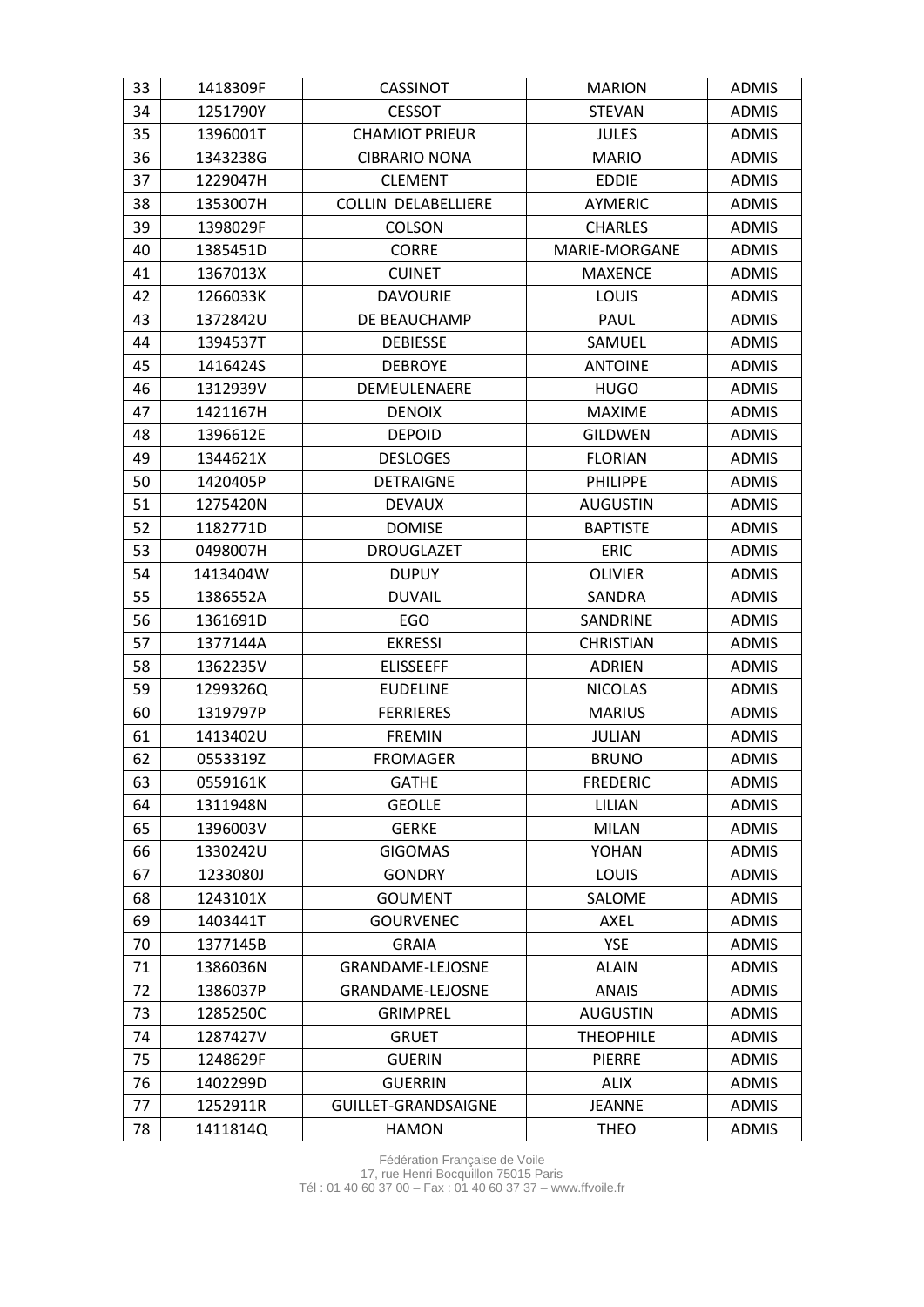| 79  | 1311769B | <b>HASCOET</b>           | <b>KELLIAN</b>   | <b>ADMIS</b> |
|-----|----------|--------------------------|------------------|--------------|
| 80  | 1264726Y | <b>HAUWEN</b>            | <b>DOMITILLE</b> | <b>ADMIS</b> |
| 81  | 1363361T | <b>HELLO</b>             | <b>MATHIS</b>    | <b>ADMIS</b> |
| 82  | 1409535R | <b>HENNEQUIN</b>         | <b>CHARLOTTE</b> | <b>ADMIS</b> |
| 83  | 1226511R | <b>HERRY</b>             | <b>JEAN LUC</b>  | <b>ADMIS</b> |
| 84  | 1396228E | <b>HESS</b>              | ALEXANDRE        | <b>ADMIS</b> |
| 85  | 1222188N | <b>HIRD</b>              | <b>FRANCK</b>    | <b>ADMIS</b> |
| 86  | 1396230G | <b>HOMANN</b>            | <b>ANATOLE</b>   | <b>ADMIS</b> |
| 87  | 1408189P | <b>HUET</b>              | <b>DIDIER</b>    | <b>ADMIS</b> |
| 88  | 1432617K | JACOB-GUILLOU            | <b>MAXIME</b>    | <b>ADMIS</b> |
| 89  | 0569806Y | <b>JAILLET</b>           | <b>FABIEN</b>    | <b>ADMIS</b> |
| 90  | 1186019M | <b>JARRIGE</b>           | <b>THAIS</b>     | <b>ADMIS</b> |
| 91  | 1365339D | <b>JELINSKI</b>          | <b>CHARLES</b>   | <b>ADMIS</b> |
| 92  | 1410122C | <b>JONCOUX</b>           | <b>FLAVIA</b>    | <b>ADMIS</b> |
| 93  | 1367745K | <b>JOND</b>              | <b>AMELIE</b>    | <b>ADMIS</b> |
| 94  | 1395889B | <b>JORET</b>             | <b>GASPARD</b>   | <b>ADMIS</b> |
| 95  | 1307203V | <b>JOURDAIN</b>          | <b>JULES</b>     | <b>ADMIS</b> |
| 96  | 1395892E | <b>JULIEN</b>            | <b>ANTOINE</b>   | <b>ADMIS</b> |
| 97  | 1319031R | <b>KERBOURC'H</b>        | <b>GWENOLE</b>   | <b>ADMIS</b> |
| 98  | 1345362U | <b>KERLO</b>             | <b>PAUL</b>      | <b>ADMIS</b> |
| 99  | 1289334G | KERVARREC                | SWANN            | <b>ADMIS</b> |
| 100 | 1398166Y | <b>KUENTZ</b>            | <b>GWENDAL</b>   | <b>ADMIS</b> |
| 101 | 1385033T | <b>LACROIX</b>           | <b>JULIETTE</b>  | <b>ADMIS</b> |
| 102 | 1377148E | LAMOUREUX                | <b>TOM</b>       | <b>ADMIS</b> |
| 103 | 1290906U | LE CAMUS                 | <b>EMMA</b>      | <b>ADMIS</b> |
| 104 | 1359309X | LE GAC                   | <b>JULIE</b>     | <b>ADMIS</b> |
| 105 | 1390920A | LE GALL                  | LÉA              | <b>ADMIS</b> |
| 106 | 1242655H | LE GUERN                 | <b>GUIREC</b>    | <b>ADMIS</b> |
| 107 | 1312100W | LE GUEVEL                | <b>EMMA</b>      | <b>ADMIS</b> |
| 108 | 1347929T | LE HOUEROU               | <b>ENORA</b>     | <b>ADMIS</b> |
| 109 | 1265886G | LE MAITRE                | <b>GABRIEL</b>   | <b>ADMIS</b> |
| 110 | 1381527R | LE MARC                  | LOUIS            | <b>ADMIS</b> |
| 111 | 1405160J | LE MOUEL                 | POL              | <b>ADMIS</b> |
| 112 | 1413927R | LE NOUVEAU               | <b>LENAIG</b>    | <b>ADMIS</b> |
| 113 | 1281000A | LE PAPE                  | <b>HUGO</b>      | <b>ADMIS</b> |
| 114 | 1398213X | LE PRIEUR                | <b>PIERRE</b>    | <b>ADMIS</b> |
| 115 | 1270227D | LE ROLLAND               | <b>BENJAMIN</b>  | <b>ADMIS</b> |
| 116 | 1334755V | LE VASSEUR               | <b>THOMAS</b>    | <b>ADMIS</b> |
| 117 | 1318779D | <b>LECOCQ</b>            | <b>JULIETTE</b>  | <b>ADMIS</b> |
| 118 | 1166295R | <b>LEGOFF</b>            | <b>PIERRE</b>    | <b>ADMIS</b> |
| 119 | 1401640S | <b>LESIGNE</b>           | <b>GABRIEL</b>   | <b>ADMIS</b> |
| 120 | 1263366G | <b>LHERBIER GRASSART</b> | REYNALD          | <b>ADMIS</b> |
| 121 | 1393321B | <b>LOFFREDO</b>          | ANTOINE-RAPHAEL  | <b>ADMIS</b> |
| 122 | 1410269F | LOUTZ                    | JULIEN           | <b>ADMIS</b> |
| 123 | 1367495Z | LUNEL                    | <b>NICOLAS</b>   | <b>ADMIS</b> |
| 124 | 1409907D | <b>LUPPINO</b>           | <b>FEDERICA</b>  | <b>ADMIS</b> |

Fédération Française de Voile 17, rue Henri Bocquillon 75015 Paris Tél : 01 40 60 37 00 – Fax : 01 40 60 37 37 – www.ffvoile.fr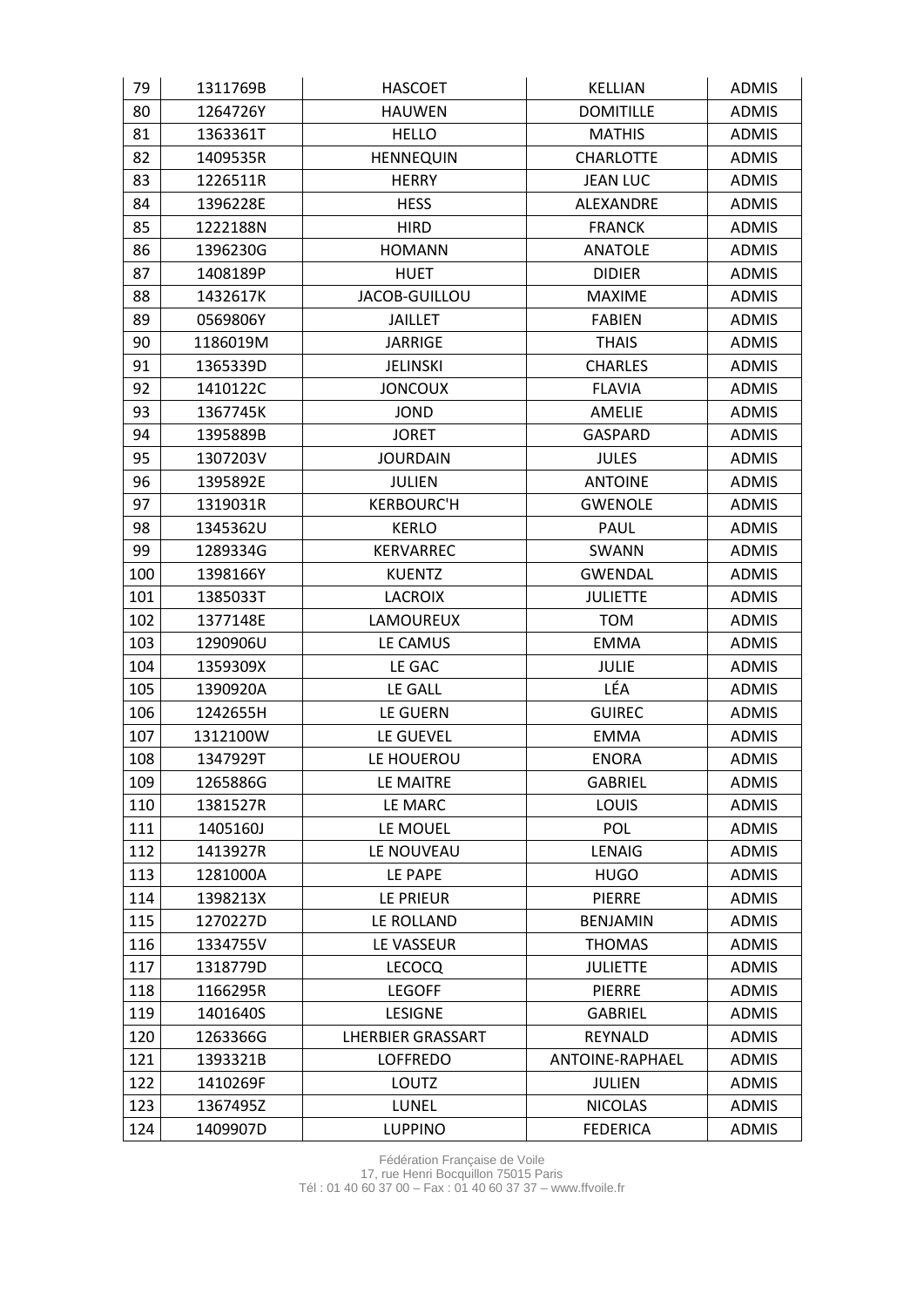| 125 | 1331442U | <b>LYCAKIS</b>    | <b>RICHARD</b>       | <b>ADMIS</b> |
|-----|----------|-------------------|----------------------|--------------|
| 126 | 1206767Z | MABILEAU          | <b>REMY</b>          | <b>ADMIS</b> |
| 127 | 1404404W | MACE              | <b>CHARLES</b>       | <b>ADMIS</b> |
| 128 | 1382595D | <b>MAERTENS</b>   | <b>EMMANUEL</b>      | <b>ADMIS</b> |
| 129 | 1398457B | <b>MAILLARD</b>   | <b>PACO</b>          | <b>ADMIS</b> |
| 130 | 1367731V | <b>MALARD</b>     | <b>FOUCAULD</b>      | <b>ADMIS</b> |
| 131 | 1242902Q | <b>MARBAISE</b>   | LEO                  | <b>ADMIS</b> |
| 132 | 1351598Q | <b>MARCHAND</b>   | <b>ELIOT</b>         | <b>ADMIS</b> |
| 133 | 1415019D | MARQUINA          | SARAH                | <b>ADMIS</b> |
| 134 | 1348946C | <b>MARTIN</b>     | <b>ASTRID</b>        | <b>ADMIS</b> |
| 135 | 1356076E | <b>MAUBOUSSIN</b> | <b>MARIN</b>         | <b>ADMIS</b> |
| 136 | 1379810C | <b>MAUCORT</b>    | <b>WILLIAM</b>       | <b>ADMIS</b> |
| 137 | 1212451V | <b>MAZE</b>       | <b>GURVAN</b>        | <b>ADMIS</b> |
| 138 | 1345060E | <b>MCDONALD</b>   | <b>ELIZABETH</b>     | <b>ADMIS</b> |
| 139 | 1279636E | <b>MESLIERE</b>   | <b>MAXENCE</b>       | <b>ADMIS</b> |
| 140 | 1270594L | <b>MEVELLEC</b>   | LOUIS                | <b>ADMIS</b> |
| 141 | 1224602C | <b>MOCUDET</b>    | <b>QUENTIN</b>       | <b>ADMIS</b> |
| 142 | 1360710G | <b>MONGES</b>     | <b>EMMANUEL</b>      | <b>ADMIS</b> |
| 143 | 1310420W | <b>MONIER</b>     | LILIAN               | <b>ADMIS</b> |
| 144 | 1213163M | <b>MORANGE</b>    | <b>FRANCK</b>        | <b>ADMIS</b> |
| 145 | 1396236N | <b>MOREAUX</b>    | <b>BAPTISTE</b>      | <b>ADMIS</b> |
| 146 | 1174999H | MORILLEAU         | <b>THEO</b>          | <b>ADMIS</b> |
| 147 | 1360076W | <b>MORMEDE</b>    | <b>MAXENCE</b>       | <b>ADMIS</b> |
| 148 | 1063011D | <b>MORTEFON</b>   | <b>MARION</b>        | <b>ADMIS</b> |
| 149 | 1245351R | <b>NICOL</b>      | <b>MARGAUX</b>       | <b>ADMIS</b> |
| 150 | 1355022G | <b>NOEL</b>       | VALENTIN             | <b>ADMIS</b> |
| 151 | 1235311H | <b>ORIOT</b>      | <b>BRUNO</b>         | <b>ADMIS</b> |
| 152 | 1353299M | <b>OSMOND</b>     | <b>OSCAR</b>         | <b>ADMIS</b> |
| 153 | 0534907V | <b>PAPIN</b>      | <b>FRANCOIS</b>      | <b>ADMIS</b> |
| 154 | 1348695R | <b>PARDESSUS</b>  | <b>OLIVIER</b>       | <b>ADMIS</b> |
| 155 | 1205379D | PASCAL            | <b>JEAN BAPTISTE</b> | <b>ADMIS</b> |
| 156 | 1282747V | <b>PASQUIER</b>   | <b>PAUL</b>          | <b>ADMIS</b> |
| 157 | 1334049K | <b>PAULET</b>     | <b>ARTHUR</b>        | <b>ADMIS</b> |
| 158 | 1334063Z | <b>PAULET</b>     | <b>AUGUSTE</b>       | <b>ADMIS</b> |
| 159 | 1224051D | PAYSANT           | <b>ADRIEN</b>        | <b>ADMIS</b> |
| 160 | 1246541F | <b>PEHARPRE</b>   | <b>MATHIEU</b>       | <b>ADMIS</b> |
| 161 | 1396650U | PELER             | <b>TIMOTHEE</b>      | <b>ADMIS</b> |
| 162 | 1360172W | <b>PESCHAUD</b>   | LAURA                | <b>ADMIS</b> |
| 163 | 1333355M | <b>PETESCH</b>    | <b>MARIE</b>         | <b>ADMIS</b> |
| 164 | 1412014Y | <b>PETITPAS</b>   | <b>JEANNE</b>        | <b>ADMIS</b> |
| 165 | 1403626L | <b>PIAT</b>       | <b>MARTIN</b>        | <b>ADMIS</b> |
| 166 | 1367458L | PIERRE            | <b>GABIN</b>         | <b>ADMIS</b> |
| 167 | 1185196E | <b>POISSON</b>    | <b>HUGO</b>          | <b>ADMIS</b> |
| 168 | 1196224S | <b>POTTIER</b>    | <b>VINCENT</b>       | <b>ADMIS</b> |
| 169 | 1225888S | PRIGENT           | <b>ARTHUR</b>        | <b>ADMIS</b> |
| 170 | 1312509X | PRUD'HOMME        | <b>HENRI ALEXIS</b>  | <b>ADMIS</b> |

Fédération Française de Voile 17, rue Henri Bocquillon 75015 Paris Tél : 01 40 60 37 00 – Fax : 01 40 60 37 37 – www.ffvoile.fr